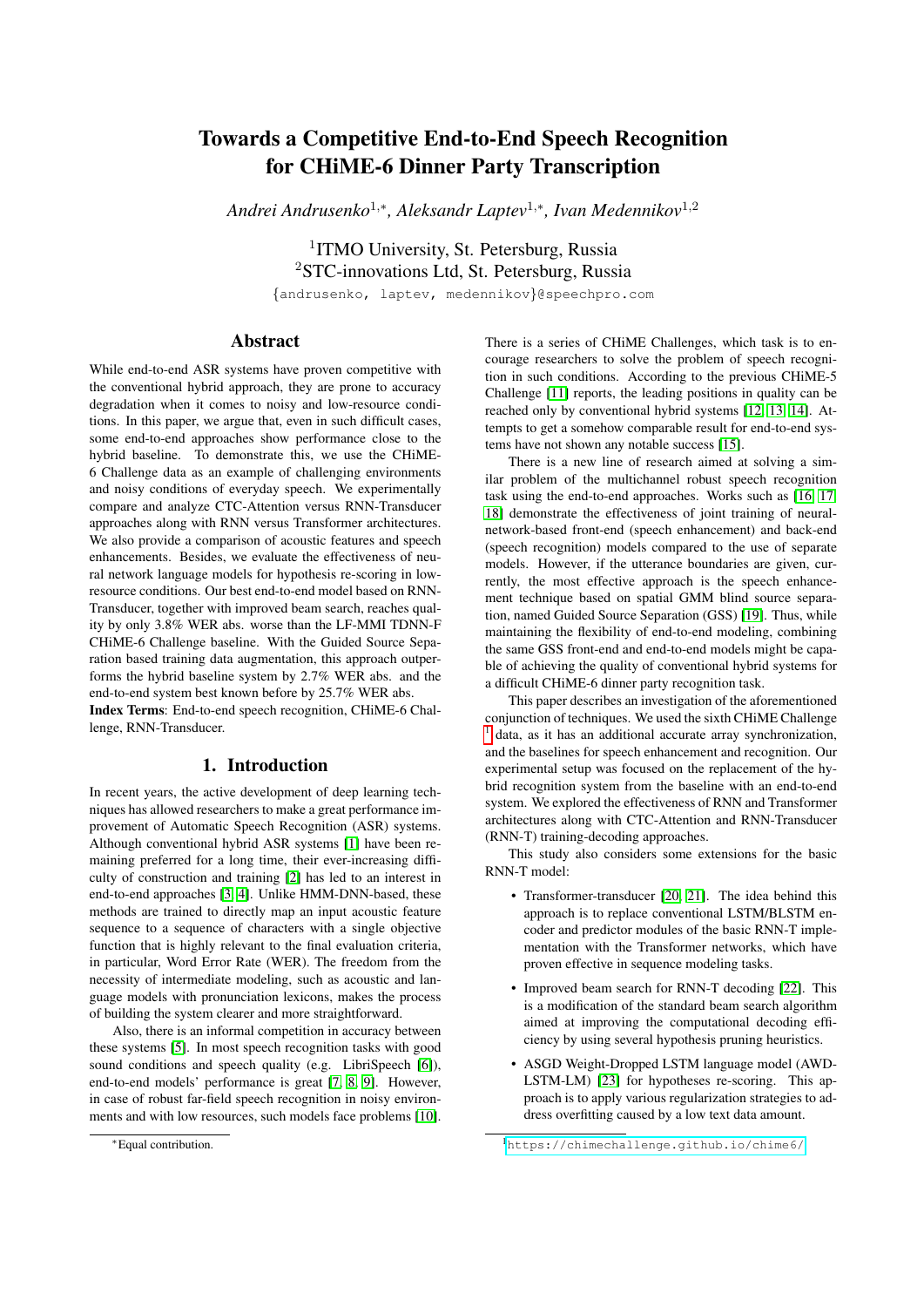• The use of GSS-based speech enhancement for training and testing data [\[24,](#page-4-22) [25\]](#page-4-23).

Our main findings are available as an ESPnet CHiME-6 recipe<sup>[2](#page-1-0)</sup>.

The rest of the paper is organized as follows. Section [2](#page-1-1) provides an overview of common end-to-end ASR approaches. The CHiME-6 data and baseline are described in Section [3.](#page-1-2) Section [4](#page-2-0) provides an experimental setup for the data and the strategies along with a discussion of our findings. Finally, Section [5](#page-3-1) presents our conclusions and future work.

# 2. End-to-end ASR overview

## <span id="page-1-1"></span>2.1. CTC-Attention

Connectionist temporal classification (CTC), originally introduced in [\[3\]](#page-4-1), in the ASR field is implied as a type of neural network output and an associated scoring function for training sequence-to-sequence (Seq2Seq) models. This approach is intended to relax the requirement of one-to-one mapping (alignment) between the input and output sequences. It uses an intermediate label representation with a special "blank" symbol indicating that no label is seen. It is also used when the label is repeated. One of the key features worth mentioning is the conditional label independence at the inference process, which hinders the effective usage of CTC models without an external language model.

The attention-based encoder-decoder approach, in contrast to CTC, incorporates contextual information by using both the input frames and the history of the target label for the inference process [\[4\]](#page-4-2). It learns to predict the alignment between frames and labels using the attention mechanism. While generally performing better than CTC, attention-based approaches are more susceptible to noise and require more effort to train. It is proven effective to combine these approaches to alleviate their shortcomings and improve recognition quality [\[26\]](#page-4-24).

Typical CTC-Attention architecture contains a deep RNN (mostly, bi- or unidirectional LSTM) encoder and a unidirectional RNN decoder with the optional use of an external language model (LM).

#### 2.2. Transformer

Examining ASR Seq2Seq models, it is worth mentioning the Transformer architecture. Originally proposed for neural machine translation (NMT) [\[27\]](#page-4-25), it delivers generally better accuracy compared to RNN [\[28\]](#page-4-26). The Transformer incorporates self-attention to utilize sequential information in contrast to the recurrent connection employed in RNN. Similar to traditional CTC-Attention, it uses joint CTC- and attention-based decoding.

The transformer architecture consists of both deep Multihead attention (MHA) encoder and decoder. To represent the time location, linear or convolutional positional encoding is applied before the encoder and decoder modules.

#### 2.3. Neural Transducer

The main alternative to the CTC-Attention approach is the neural transducer [\[29\]](#page-4-27). In many details, this approach is similar to

<span id="page-1-3"></span>

Figure 1: *Neural Transducer.*

the CTC. They both use the "blank" label and compute the probability of all possible alignment paths during training to obtain the probability of the entire target transcription. Architecturally, having essentially the same encoder, the decoder of the neural transducer is different from the attention-based. It consists of:

- A prediction network, which plays the role of a language model.
- A joint network, intended for aligning audio and label sequences.

The standard neural transducer structure is presented in Figure [1.](#page-1-3) An input acoustic feature sequence  $x =$  $(x_0, x_1, x_2, ..., x_t)$  is passed to the Encoder and converted to a sequence of embeddings  $\mathbf{h} = (h_0, h_1, h_2, ..., h_{T'})$ . In most cases, the Encoder performs subsampling by using convolutional layers, therefore  $T \leq T'$ . Next, the Joiner, which is a shallow fully connected (FC) neural network, receives the current Encoder embedding  $h_t$  and predictor embedding  $g_u$  to yield logits  $z_{t,u}$ . The most probable label  $y_u$  is determined by the Softmax. It is important that, since the Predictor practically works like a neural LM, it accepts only a non-blank  $y_{u-1}$ . For the blank  $y_{u-1}$ , it yields  $g_u$  as if for the last non-blank  $y_{u-1}$ .

Traditionally, most neural transducer studies investigate RNN-transducer. It consists of deep bi- or unidirectional LSTM encoder and a unidirectional LSTM predictor. According to [\[20\]](#page-4-18), the neural transducer is able to reach better accuracy with the use of the Transformer as an architecture of encoder or predictor. Also, the Transformer-Transducer from [\[21\]](#page-4-19) outperformed the basic RNN-T model for the Librispeech task.

Apart from architecture improvement, the neural transducer beam search is also can be improved. Work [\[22\]](#page-4-20) introduces *expand beam* and *state beam* parameters to explicitly limit the beam size in the decoding process, and thus, to increase decoding efficiency. These parameters allow the search to reject "bad" hypotheses and to choose only the most probable, in terms of confidence, in the predictions of the neural network.

## <span id="page-1-2"></span>3. CHiME-6 dinner party transcription

The previous CHiME-5 Challenge featured fully transcribed speech materials collected with multiple 4-channel microphone

<span id="page-1-0"></span><sup>2</sup>[https://github.com/espnet/espnet/tree/](https://github.com/espnet/espnet/tree/master/egs/chime6/asr1) [master/egs/chime6/asr1](https://github.com/espnet/espnet/tree/master/egs/chime6/asr1)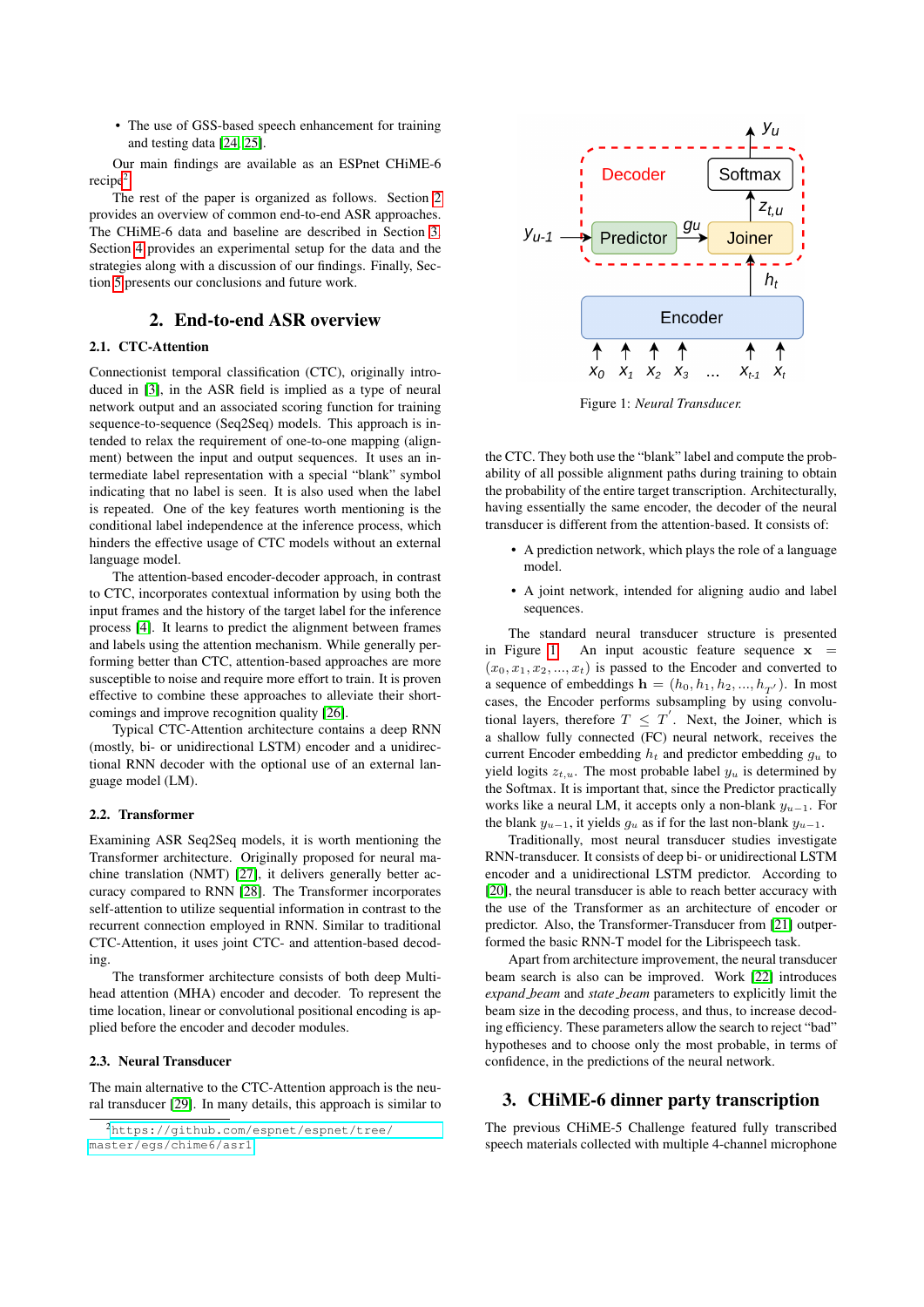arrays from real dinner parties that have taken place in real homes. Conversational speech with a large amount of overlapped segments recorded in reverberant and noisy conditions significantly complicates recognition. Details on the Challenge can be found in [\[11\]](#page-4-9).

CHiME-6 Challenge [\[30\]](#page-4-28) used the same recordings as the previous one, but improved initial data preparation and established the following strong baselines:

- Two stages array synchronization by *frame-dropping* and *clock-drift*. This allowed to obtain utterances with the same start and end time on every device.
- GSS-based speech enhancement [\[19\]](#page-4-17) applied to multiple arrays.
- Factorized time-delayed neural network (TDNN-F) acoustic model, trained with lattice-free maximum mu-tual information (LF-MMI), from Kaldi<sup>[3](#page-2-1)</sup> toolkit.

This baseline demonstrated 51.76% WER on the development set by using *train worn simu u400k cleaned rvb* training set, which was obtained by various augmentations of 40 unique training data. Specific rooms simulation, speed, and volume perturbation increased the total amount of data to about 1400 hours.

# 4. Experimental Setup

<span id="page-2-0"></span>We used the  $ESPnet<sup>4</sup>$  $ESPnet<sup>4</sup>$  $ESPnet<sup>4</sup>$  speech recognition toolkit [\[31\]](#page-4-29) as the main framework for our experiments. It supports most of the basic end-to-end models and training pipelines.

#### 4.1. End-to-end modeling

The first step of our investigation was to discover the most suitable end-to-end architecture for solving the task under consideration. Approaches like joint CTC-Attention, RNN-Transducer, and Transformer are the most popular for ASR tasks. Quasioptimal configurations of end-to-end architectures for our task are presented in Table [1.](#page-2-3) "T-T" and "dp" stand for Transformer-Transducer and dropout, respectively. The Transformer network is used only in the Encoder in this architecture.

For all the presented approaches, we used a convolutional network (CNN) in front of the encoder. It consists of four Visual Geometry Group (VGG) CNN layers designed to compress the input frames in time scale by the factor of 4. Thus, after applying this network, the output features represent the transformed information from 4 initial frames. Although not originally intended, this approach allowed the model to converge more stably.

#### 4.2. Experimental evaluation

We used the official data from the Kaldi baseline recipe: *train worn simu u400k cleaned rvb* and *dev gss multiarray* (or *dev gss12* in our simplified notation) as the training and development sets, respectively.

Characters (26 letters of the English alphabet and 7 auxiliary symbols) were used as acoustic units. Other versions of word units, namely position-depending letters, Byte Pair Encoding (BPE) [\[32\]](#page-4-30) with different numbers of units 500, 1000, Table 1: *Models configuration*

<span id="page-2-3"></span>

| <b>CTC-Attention</b> |                                      |  |  |
|----------------------|--------------------------------------|--|--|
| Encoder              | VGG-BLSTM, 6-layer 512-units, dp 0.4 |  |  |
| Attention            | 1-head $256$ -units, dp $0.4$        |  |  |
| Decoder              | LSTM, 2-layer 256 units, dp 0.4      |  |  |
| <b>RNN-T</b>         |                                      |  |  |
| Encoder              | VGG-BLSTM, 6-layer 512-units, dp 0.4 |  |  |
| Predictor            | LSTM, 2-layer 256-units, dp 0.4      |  |  |
| Joiner               | FC 256 units                         |  |  |
| T-T                  |                                      |  |  |
| Encoder              | MHA, 12-layer 1024-units, dp 0.4     |  |  |
| Attention            | 8-head $512$ -units, dp 0.4          |  |  |
| Predictor            | LSTM, 2-layer $256$ -units, dp $0.4$ |  |  |
| Joiner               | FC 256 units                         |  |  |
| <b>Transformer</b>   |                                      |  |  |
| Encoder              | MHA, 12-layer 1024-units, dp 0.5     |  |  |
| Attention            | 4-head $256$ -units, dp $0.5$        |  |  |
| Decoder              | MHA, 2-layer 1024 units, dp 0.5      |  |  |

2000 led only to performance degradation. This might be due to the lack of training data for such large unit numbers.

The next step was to choose the input acoustic features. The hybrid baseline model used 40-dimensional high-resolution MFCC vectors (hires) concatenated with 100-dimensional ivectors. However, such features may not be the best option for an end-to-end model. We considered the following features: 80-dimensional log-Mel filterbank coefficients (fbank) with or without 3-dimensional pitch features and 512-dimensional wav2vec context network output vectors [\[33\]](#page-4-31). A comparison of these acoustic features with the RNN-T model configured as in Table [1](#page-2-3) is shown in Table [2.](#page-2-4) All decoding results were obtained using the beam size of 10.

Table 2: *RNN-T features comparison*

<span id="page-2-4"></span>

| <b>Feats</b>               | <b>Dimension</b> | $WER(\%)$ |
|----------------------------|------------------|-----------|
| way2yec                    | 512              | 68.3      |
| hires+i-vectors (baseline) | $40+100$         | 64.1      |
| hires                      | 40               | 63.6      |
| fhank                      | 80               | 60.4      |
| fbank+pitch                | $80+3$           | 59.7      |

Limited computing power did not allow us to train the wav2vec features extractor for a sufficient number of epochs (the model was trained only in 6 epochs), which apparently caused such a bad result. The underperforming of hires+ivectors against the single hires might be due to the VGG network usage. All further experiments were carried out using fbank+pitch features.

Having settled on 33 character acoustics units and the fbank+pitch acoustics features, we compared the end-to-end architectures from the Table [1.](#page-2-3) We also used SpecAugment [\[34\]](#page-4-32) to further augment the training data. The results of this comparison are presented in Table [3.](#page-3-2)

<span id="page-2-1"></span><sup>3</sup><https://github.com/kaldi-asr/kaldi>

<span id="page-2-2"></span><sup>4</sup><https://github.com/espnet/espnet>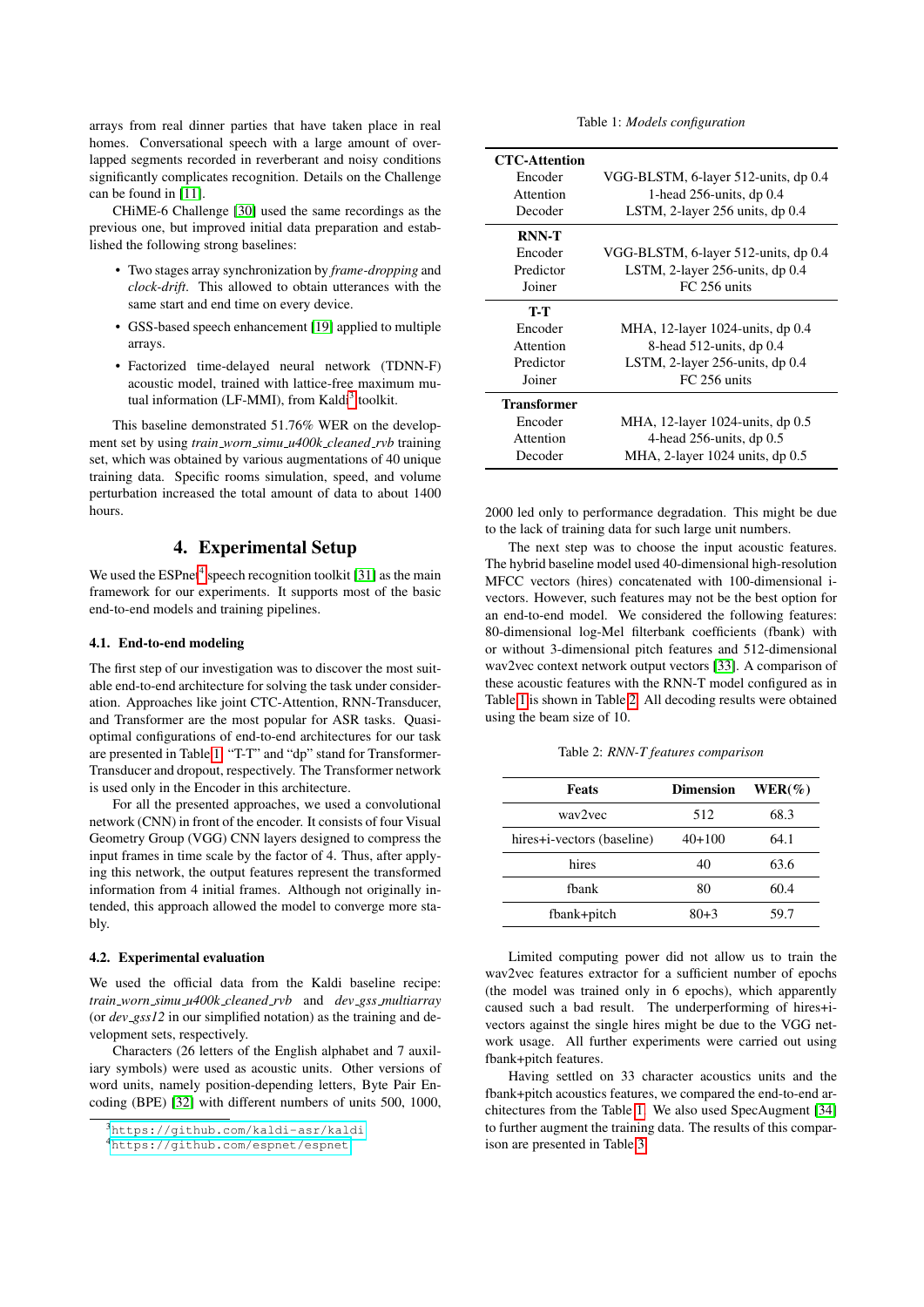Table 3: *Comparison of end-to-end models*

<span id="page-3-2"></span>

|           | CTC-Att RNN-T T-T Transf. |      |      |      |
|-----------|---------------------------|------|------|------|
| $WER(\%)$ | 73.8                      | 55.5 | 60.3 | 86.8 |

The results show that the RNN-T demonstrates the best WER in this task. It is worth noting the great positive impact of SpecAugment. The applying of this augmentation reduced WER by 4.2% for the RNN-T model. This suggests the importance of augmentation methods for low-resource tasks. Models that utilize the Transformer architecture (T-T, Transformer) perform worse than LSTM due to severe overfitting.

We also faced a problem in the re-scoring process using external RNN-based language models. Character and word-based LSTM LMs (1-layer 1024-units) were trained on the training data transcriptions only. However, the use of these LMs for hypothesis re-scoring in the beam search algorithm for RNN-T only resulted in reduced recognition accuracy. We also used the pre-trained AWD-LSTM-LM, which showed a significant WER improvement for lattice re-scoring in the STC CHiME-6 system [\[25\]](#page-4-23). Unfortunately, none of these models improved accuracy. Apart from the beam search rescoring, we tried to use the n-best rescoring approach, but the n-best hypotheses produced from the development set utterances did not have significant variability in words. Thus, this rescoring method did not improve the result either. We have two assumptions for this to happen. The first one is that in case of a low-resource task, with properly tuned Predictor network parameters can perform sufficiently good without using any re-scoring techniques. The second one is that the beam search algorithm we used is not optimal for the hypothesis re-scoring. For example, in the case of a hybrid system decoding, there are separate acoustic and language model scores of a word unit. And in the corresponding re-scoring algorithm, the language score is re-weighted according to the external LSTM LM. But in the case of RNN-T, there is only one single score for word unit. The default ESPnet rescoring is simply a weighted sum of the external LSTM LM and RNN-T scores. The results of hypothesis re-scoring with an external NNLM are demonstrated in Table [4.](#page-3-3) We used the beam size of 10 and the NNLM weight of 0.3 for all experiments.

<span id="page-3-3"></span>Table 4: *External NNLM for RNN-T beam search*

| <b>NNLM</b> | $WER(\%)$ |
|-------------|-----------|
|             | 55.5      |
| Char NNLM   | 57.5      |
| Word NNLM   | 57.4      |
| AWD-LSTM    | 56.3      |

The improved beam search algorithm, implemented according to [\[22\]](#page-4-20), demonstrated results beyond expectations. Values *expand beam* and *state beam* handpicked as 2 and 1, respectively, allowed to accelerate the decoding process by an average of 15-20% with a simultaneous improvement in the recognition quality by 0.5 absolute WER, thus delivering 55.00 WER for the *dev gss12*. We assume that the WER improvement was due to a decrease in the impact of the Predictor overfitting.

<span id="page-3-4"></span>Table 5: *The final models' performance comparison on the development set.*

| Model                                 | $WER(\%)$ |
|---------------------------------------|-----------|
| Joint CTC/Attention E2E [15]          | 82.1      |
| CNN-based Multichannel E2E [16]       | 80.7      |
| CHiME-6 TDNN-F baseline [30]          | 51.7      |
| $RNN-T + dev_{\text{gSS}}12$          | 55.0      |
| $RNN-T + train_{.}gss + dev_{.}gss12$ | 52.6      |
| $RNN-T + train_{.}$ gss + dev_gss24   | 49.0      |
| Hybrid system (n-gram LM) [25]        | 36.8      |
| Hybrid system (AWD-LSTM-LM) [25]      | 33.8      |

We also applied additional GSS-based speech enhancement for the training (*train gss*) data according to [\[25\]](#page-4-23) as well as improved 24-microphone GSS enhancement for the development data (*dev gss24*).

The final comparison of some of the currently published end-to-end models, the official baseline, and our RNN-T models is presented in Table [5](#page-3-4) (only the CHiME-6 development data WER results were considered). Note that results from [\[15\]](#page-4-13) and [\[16\]](#page-4-14) are obtained for the CHiME-5 data, i.e. without improvements mentioned in Section [3.](#page-1-2) To demonstrate a gap between our system and one of the best hybrid systems known to us at the moment, we also placed in the comparison the best single model from the STC CHiME-6 system [\[25\]](#page-4-23).

# 5. Conclusion

<span id="page-3-1"></span>In this work, we presented an end-to-end systems exploration of the robust far-field speech recognition in noisy environments and low resources such as the CHiME-6 dinner party transcription task. We showed that the combination of powerful GSSbased speech enhancement and the use of the RNN-Transducer model is able to achieve competitive results with hybrid systems. With the improved beam search algorithm and addition speech enhancement, our system outperformed the hybrid baseline system by 2.7% WER abs.

Further research might be the study on how, for the task under consideration, to achieve a recognition accuracy improvement when re-scoring hypotheses using external NNLM. Also, it would be interesting to incorporate GSS-based enhancement in the end-to-end pipeline to train the system jointly.

### 6. Acknowledgements

We would like to show our sincere gratitude to A. Mitrofanov, I. Podluzhny, and A. Romanenko for sharing their developments in external NNLM modeling for CHiME-6 data. We also want to thank the ESPnet development team for the excellent opensource ASR toolkit that helped us doing this research.

This work was partially financially supported by the Government of the Russian Federation (Grant 08-08).

## 7. References

<span id="page-3-0"></span>[1] G. Hinton, l. Deng, D. Yu, G. Dahl *et al.*, "Deep neural networks for acoustic modeling in speech recognition: The shared views